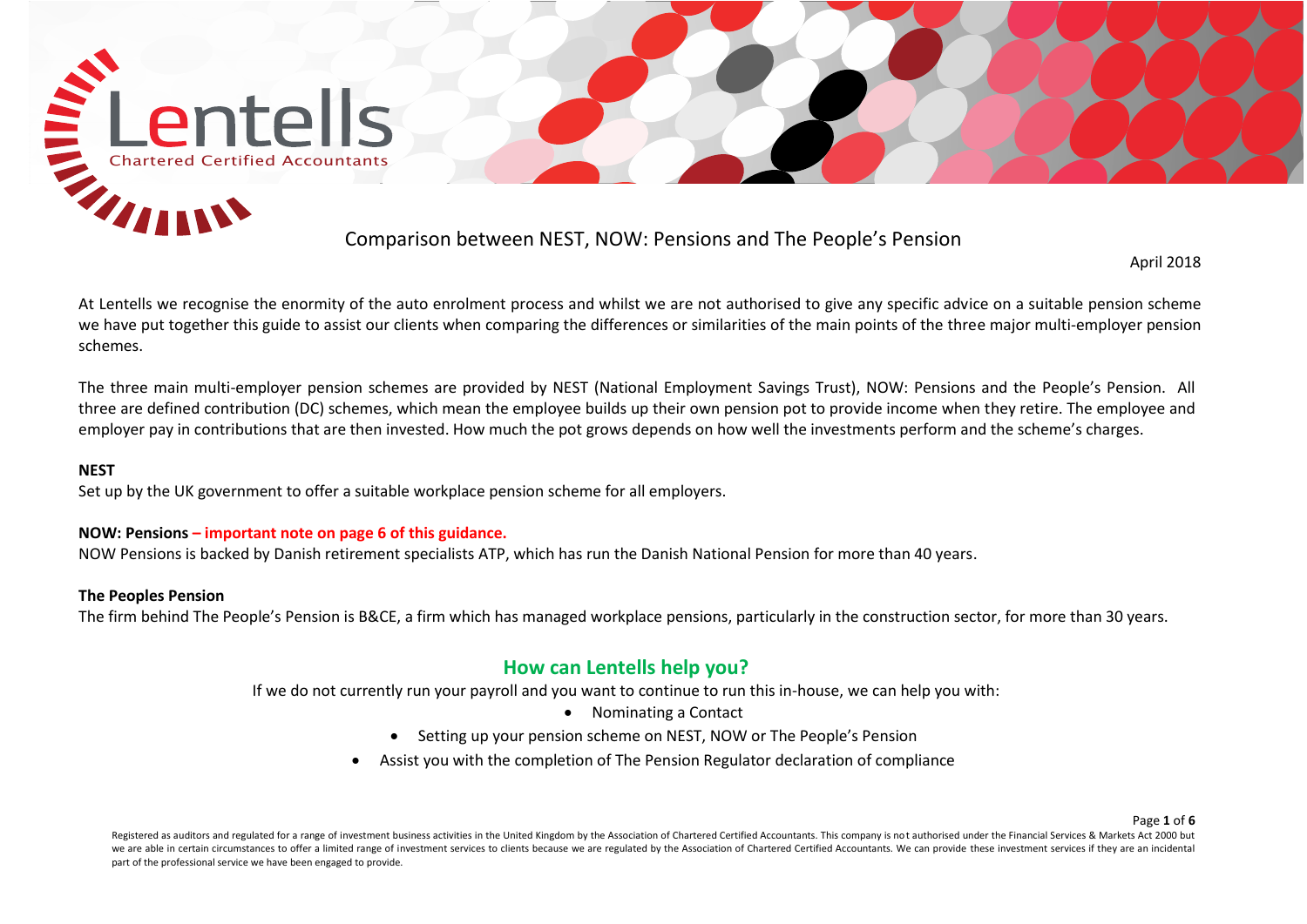

Our payroll department processes over 300 payrolls a month and we have invested in software to help clients with the administrative burdens of auto enrolment. If we process your payroll, once you have selected your qualifying pension scheme, we will be able to:-

- Nominate a Contact
- Set up your pension scheme on NEST, NOW or The Peoples Pension
- Assess your entire workforce against Automatic Enrolment legislations according to UK worker status, age and earnings for each pay reference period.
- Automatically put your workforce into the correct category and enrol all your eligible job holders into the correct qualifying scheme.
- Manage postponements, waiting periods and earnings spikes based on rules you set.
- Manage opt ins and opt outs as they are received from your pension provider.
- Create your data file in the correct format to be sent to your pension provider.
- Create the correct, individually addressed communication for your employees to be sent from email or for printing by yourselves. Communication to the workforce individually is an on-going requirement depending on changing situations and is assessed each pay period i.e. weekly or monthly.
- Complete and submit your declaration of compliance on your behalf to The Pension Regulator.
- Assist with your triennial reenrolment.

**Contact: Jo Sanocka Tel: 01460 68700 Email: payroll@lentells.co.uk**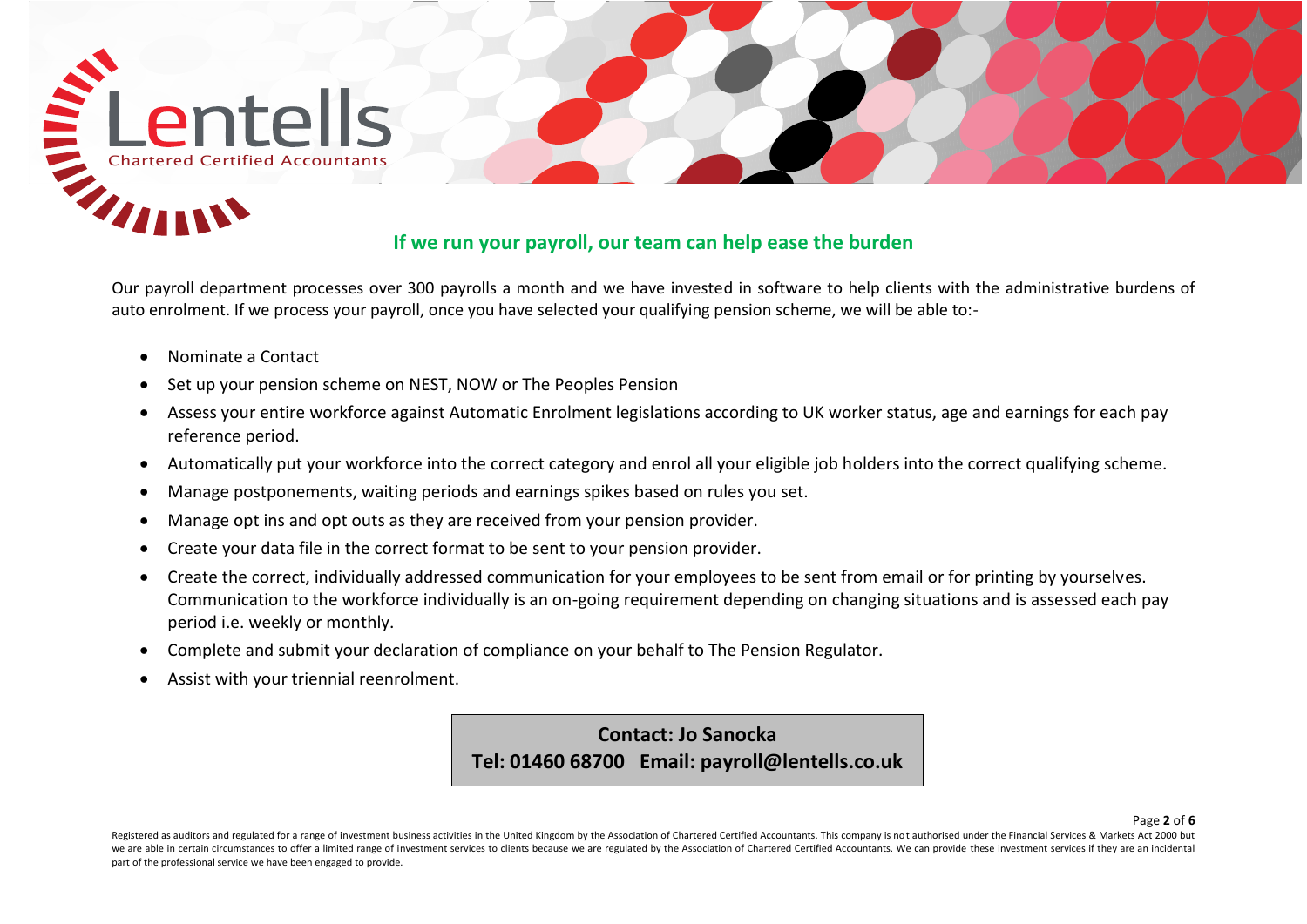

| <b>Main Point</b>            | <b>NEST</b>                               | <b>NOW: Pensions</b>                  | <b>The People's Pension</b>           |
|------------------------------|-------------------------------------------|---------------------------------------|---------------------------------------|
| <b>Fund Choice</b>           | Default investment choice is a target     | One default investment plan. Your     | Three lifestyle profiles to choose    |
|                              | date fund corresponding to the date       | money is split across five different  | from:<br>Cautious,<br>Balanced<br>and |
|                              | of retirement (State Pension Age) of      | risk classes each with different risk | Default<br>Adventurous.<br>fund<br>is |
|                              | the member or a date on which the         | characteristics.                      | Balanced. Can move between funds      |
|                              | member wishes to retire. Employees        |                                       | twice a year with no charge. Other    |
|                              | can swap between retirement dates         | -Equities -Inflation -Rates           | funds available to employees to self  |
|                              | to suit. There are 3 phases to choose     | -Credit -Commodities                  | select including ethical.             |
|                              | from depending on how far a               |                                       |                                       |
|                              | member is<br>from<br>their<br><b>NEST</b> | Two distinct phases over the life of  | Self employed people cannot join.     |
|                              | retirement date. Other fund choices       | your pension: the savings phase and   |                                       |
|                              | i.e. ethical, high risk, lower growth     | the pre-retirement phase.             |                                       |
|                              | are available.                            |                                       |                                       |
|                              | Self employed people can join even        | Self employed people cannot join.     |                                       |
|                              | though there is no requirement            |                                       |                                       |
|                              | under auto enrolment legislation          |                                       |                                       |
|                              | currently.                                |                                       |                                       |
| Employer charge              | None                                      | A standard monthly charge of £36. If  | £500 one off set up fee, reduced to   |
|                              |                                           | using a payroll bureau:-              | £300 if an adviser sets this up for   |
|                              |                                           | £12.50 for up to 4 employees          | you.                                  |
|                              |                                           | £20.00 for 5+ employees               |                                       |
|                              |                                           | There is a fee if you leave the       |                                       |
|                              |                                           | scheme within the first two years.    |                                       |
| Annual Management charge for | 0.3% on total value of members fund       | 0.3% of Assets under Management.      | 0.5%                                  |
| employee **                  | each year calculated on a daily basis     |                                       |                                       |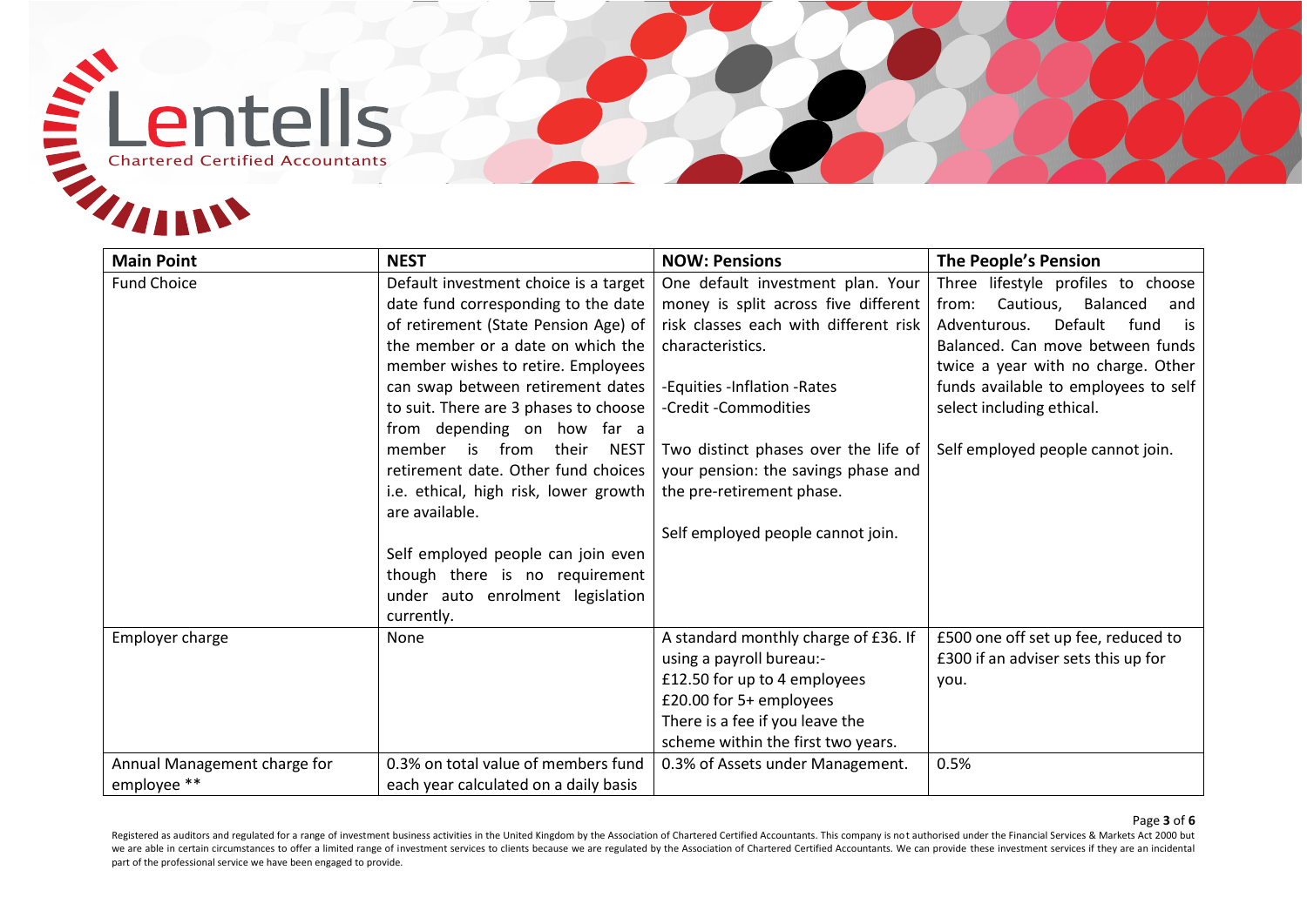

| <b>Main Point</b>                                                                      | <b>NEST</b>                                                                                                                                                                             | <b>NOW: Pensions</b>                                                                                                                                                                                                                                                      | <b>The People's Pension</b>                                                                                                                                                                                                                                       |
|----------------------------------------------------------------------------------------|-----------------------------------------------------------------------------------------------------------------------------------------------------------------------------------------|---------------------------------------------------------------------------------------------------------------------------------------------------------------------------------------------------------------------------------------------------------------------------|-------------------------------------------------------------------------------------------------------------------------------------------------------------------------------------------------------------------------------------------------------------------|
| Contribution charge for employee                                                       | 1.8% on each new contribution                                                                                                                                                           | 30p or £1.50 monthly Admin fee<br>depending on earnings.                                                                                                                                                                                                                  | None                                                                                                                                                                                                                                                              |
| Can you transfer funds In from<br>another source/pension                               | Yes - there are opportunities for<br>members to transfer other existing<br>pensions into their NEST retirement<br>pot at any age, although restrictions<br>apply.                       | Yes - no charges for transfers<br>if<br>transferred<br>however<br>in<br>conjunction with a financial adviser<br>you may be charged.                                                                                                                                       | Yes without penalty.                                                                                                                                                                                                                                              |
| Can you transfer funds out                                                             | Yes you have the option to transfer<br>your pot to another registered<br>pension scheme.                                                                                                | Yes - A member may request a<br>transfer from the plan to another<br>registered pension scheme as long as<br>that scheme allows transfers in.                                                                                                                             | Yes - A member may request a<br>transfer from the plan to another<br>registered pension scheme as long as<br>that scheme allows transfers in.                                                                                                                     |
| Can you carry on contributing to the<br>scheme after you have left your<br>current job | Yes - you can carry on contributing<br>into the scheme if you change jobs<br>or stop work. If your new employer<br>offers NEST then you can continue to<br>pay into your existing plan. | $No -$<br>cannot<br>vou<br>carry<br>on<br>contributing to the scheme after<br>leaving your job, however if your<br>new employer offers NOW: Pensions<br>as the provider the employee will be<br>matched to their existing pot and<br>will continue to contribute into it. | Yes - you can carry on contributing<br>into the scheme after leaving your<br>job, however if your new employer<br>offers The Peoples Pension as the<br>provider the employee will be<br>matched to their existing pot and<br>will continue to contribute into it. |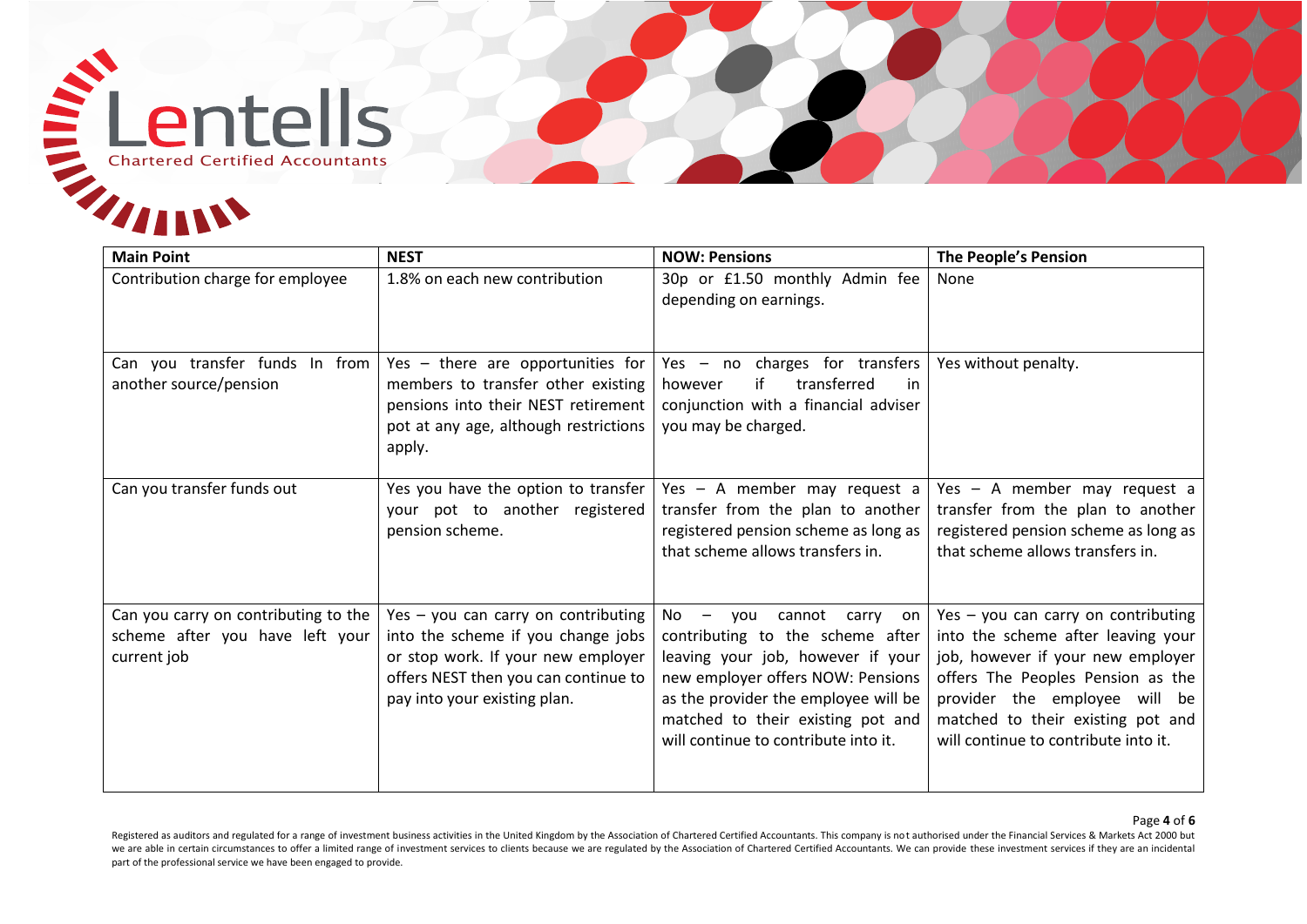

| <b>Main Point</b>           | <b>NEST</b>                                                                                                                                                      | <b>NOW: Pensions</b>                                                                                                                                                                                                                                                                                                                        | <b>The People's Pension</b>                                                                                                                                     |
|-----------------------------|------------------------------------------------------------------------------------------------------------------------------------------------------------------|---------------------------------------------------------------------------------------------------------------------------------------------------------------------------------------------------------------------------------------------------------------------------------------------------------------------------------------------|-----------------------------------------------------------------------------------------------------------------------------------------------------------------|
| Maximum annual investment   | No limit                                                                                                                                                         | No limit                                                                                                                                                                                                                                                                                                                                    | No limit                                                                                                                                                        |
| <b>Online for Employers</b> | Secure online system to enrol<br>workers, set up contributions, make<br>Delegate access to<br>payments.<br>payroll provider to access and<br>update as required. | Secure online system to enrol<br>workers, set up contributions, make<br>Delegate access to<br>payments.<br>payroll provider to access and<br>update as required.                                                                                                                                                                            | Secure online system to enrol<br>workers, set up contributions, make<br>payments. Delegate access to payroll<br>provider to access and update as<br>required.   |
| <b>Online for Members</b>   | Members can access their own<br>portal to change their retirement<br>date, switch funds or opt out.                                                              | Members can access their own<br>portal to change their retirement<br>date, nominate beneficiaries, opt<br>out, view fund valuations.                                                                                                                                                                                                        | Members can access their own<br>portal to change their retirement<br>date, switch funds or opt out.                                                             |
| Assessment                  | Unable to assess your workforce<br>independently of payroll software.                                                                                            | Unable to assess your workforce<br>independently of payroll software.                                                                                                                                                                                                                                                                       | Can provide an assessment of your<br>work force by using their templates<br>and uploading employee details each<br>pay reference period.                        |
| Communication               | Templates available for use by the<br>employer to communicate with their<br>employee.                                                                            | Pre-staging - NOW:Pensions provide<br>letter Templates for use by the<br>employer to communicate with their<br>employee and announce the staging<br>date.<br>staging - NOW:Pensions<br>Post<br>produce all statutory and on going<br>communications to<br>employees.<br>Preferred approach via email or<br>printed and posted for a charge. | Templates available for use by the<br>employer to communicate with their<br>employee.<br>Can email out joining information if<br>email addresses are available. |

#### Page **5** of **6**